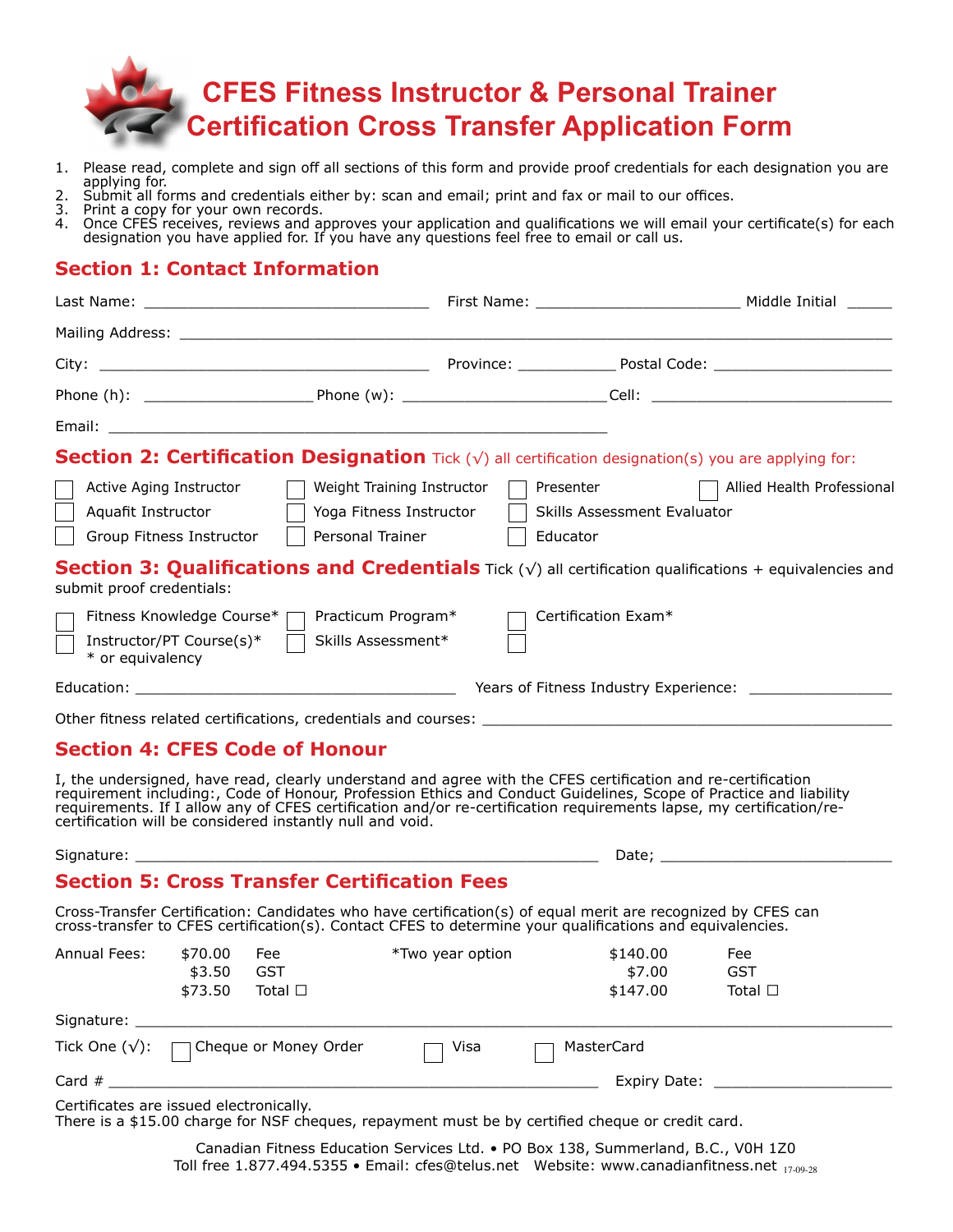# **CFES Professional Code of Honour, Ethics and Conduct Guidelines**

### **As a CFES certified Fitness Instructor or Personal Trainer I will be expected to meet the following guidelines: Personal Attributes**

- ❑ Have an interest, enthusiasm and commitment to excellence in educating, instructing and leading;
- □ Develop and maintain credibility, sincerity with the participants, peers and managers;<br>□ Demonstrate self-motivation and be able to motivate others:
- Demonstrate self-motivation and be able to motivate others;
- □ Maintain good records;<br>□ Possess good time mai
- Possess good time management skills;
- ❑ Perform instruction without bias, conflict of interest, self-gains or vested interest in the instruction outcome;
- ❑ Encourage and support the participants in their fitness and health endeavors, recognize and appreciate their weaknesses; provide feedback to the particpant in a constructive, positive manner; respect the particpant and never discriminate on the basis of race, creed, color, sex, age, physical and mental limitations or nationality.
- ❑ Have dedicated time to carry out the Fitness Instructor or Personal Trainer role, including availability to particpants outside of their session;
- ❑ Be a realistic role model, aiming to demonstrate balance; express honesty, integrity and core values.

### **Communication Skills**

- 
- □ Possess the skill, knowledge, and ability to communicate well with the particpant and all involved;<br>□ Clarify and present the Fitness Instructor or Personal Trainer instruction in a succinct and meaning □ Clarify and present the Fitness Instructor or Personal Trainer instruction in a succinct and meaningful manner;<br>□ Interpret and explain the participants results;
- Interpret and explain the participants results;
- ❑ Provide an atmosphere that is partipant-centered, welcoming, caring, supportive and professional;
- ❑ Respect privacy and confidentiality during and following the sessions and programs;
- ❑ Respect professional boundaries regarding appropriate and acceptable language, touching, overall conduct and promotion of programs;
- ❑ Understand that swearing, sexual oriented body or verbal language; being untruthful; encouraging gossip; economic maneuvering in sales and copyright infringements are examples of unprofessional or inappropriate conduct.

### **Participant Success**

- □ Design and implement programs for apparently healthy teens and adults, using exercise routines that are based on sound anatomical, physiological and biomechanical principles;
- ❑ Before beginning with particpants, fill in a PAR-Q+ (or equivalent health screening). If there is a 'yes' on the PAR-Q+, then particpants must be referred back to their physician with a PARmed-X or clearance to commence exercise without any restrictions to exercise;
- □ Prior to engaging in every session, the trainer must ensure that there are no contraindications to exercise, that the health of the particpants is unchanged, and that the medical clearance forms are current and not out of date (e.g. the PAR-Q+ form is only valid for one year);
- ❑ Refer the particpants when deemed appropriate (e.g. health or medical diagnostics, nutritional assessment or advice, physical therapy, counseling services, chronic health conditions, or when the particpant-trainer relationship is compromised);
- ❑ Prior to designing an exercise program, a Health Related Fitness Assessment must be completed with all particpants. The trainer is responsible for taking a thorough history; establish short and long term goals; and assessing the particpant's baseline level of fitness;
- □ Provide proper supervision, thorough monitoring, and education to the particpants. Educate participants about the benefits of exercise and healthy lifestyles; develop short term and long term goals; provide on-going precise feedback on the particpant's progress; and be a positive role model to the particpant through your own healthy lifestyle and exercise practices;
- ❑ Ensure that the frequency, intensity, duration and type of exercises are always appropriate and specific. In addition, make sure that the exercises are progressed properly;
- □ Document every session.

## **Technical Skills**

- ❑ Understand and instruct within professional scope of practice;
- □ Have the skill, knowledge, confidence, and ability in your instruction;
- □ Demonstrate a working knowledge and understanding of the CFES model, mission, direction, and focus, following CFES professional ethics and conduct guidelines for every class or program;
- ❑ Design and instruct a proper warm-up, a work-out (cardio, strength, endurance) and cool down (flexibility) components for each session as it applies;
- ❑ Provide safe, progressive, balanced, technically proficient program components;
- □ Possess the ability to determine and work with differing styles of participant learning and abilities;
- ❑ Be able to make a judgment whether the participant fitness level is appropriate for chosen exercises;
- □ Provide exercise modifications and alternatives that meet the fitness levels and condition of the particpant;
- ❑ Provide instruction and modifications for the safe use of all equipment utilized;
- □ Provide feedback and encouragement that enhances and promotes particpant advancement.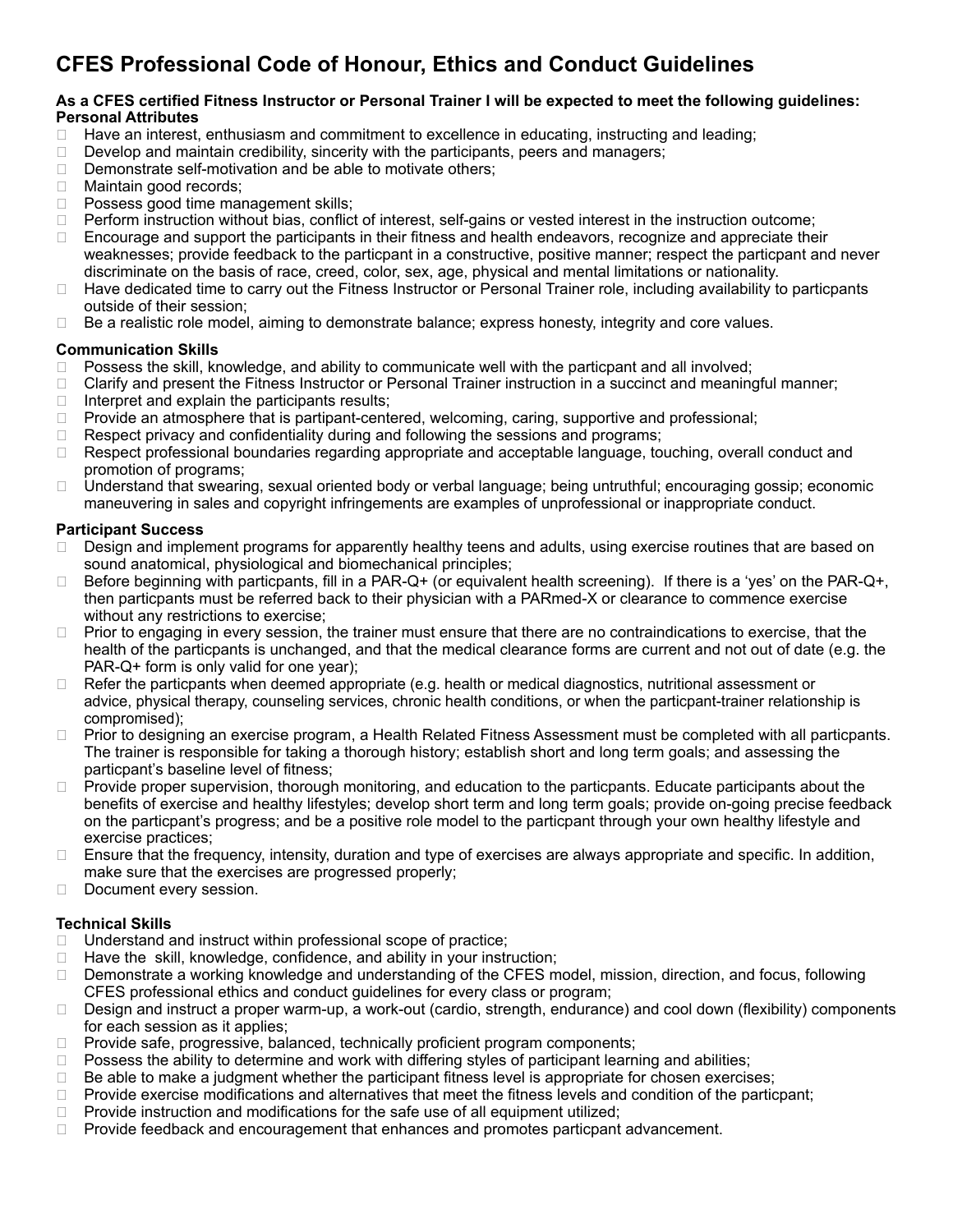## **Program Effectiveness**

- ❑ The exercise routines must be based on sound anatomical, physiological and biomechanical principles;
- ❑ The design of the program must take into consideration the particpants' health history, assessment results, current lifestyle, training experience and specific goals;
- ❑ The program prescription should include the frequency, intensity, type and duration of the activities to be performed by the particpants;
- ❑ The program must be safe for the particpants, avoiding contraindicated or high risk exercises at all times.

## **Safety**

- ❑ Maintain a clean, well-lit, well ventilated facility that provides enough room for participants to move freely and exercise safely;
- $\Box$  Avoid all unsafe conditions, whether in the environment or with the training equipment;
- ❑ All safety issues must be brought to the supervisor or owner of the training environment (whether in a gym setting or in a particpant's home);
- ❑ The training environment and the training equipment must meet industry, insurance, and fire safety recommendations;
- ❑ Maintain all fitness equipment according to manufacturers' instructions, ensure that the equipment is well maintained, and inspect the equipment prior to every session;
- □ Avoid home-made equipment;
- ❑ Establish, explain and practice emergency routines for staff and particpants.

## **Professional Credibility**

- ❑ Respect individuality; equality; provide support, include and recognize participants and professionals;
- □ Support other fitness professionals and share knowledge and expertise, with the goal of improving oneself and the fitness industry;
- □ Promote honesty of feedback, originality of the candidate, and give credit where credit is due;
- ❑ Uphold a professional image through conduct and appearance;
- ❑ Maintain CFES recertification requirements;
- □ Advance Fitness Instructor or Personal Trainer certification: add credentials, attend programs, events; network with professionals;
- ❑ Keep up to date with exercise trends, safety, new programs, techniques, and current research;
- ❑ Have regular evaluations of leadership skills, abilities and conduct from participants, peers and supervisors;
- ❑ Maintain professional boundaries as particpant and trainer;
- □ Offer a high quality product that is fairly priced, placing the welfare of the particpant above profit;
- ❑ Do not use misleading advertising or product misrepresentation;
- ❑ Respect employment laws, business laws, property laws and the proper use of copyrighted materials;
- □ Protect the privacy of the particpant at all times. This includes never discussing the particpant with others, keeping their information in a confidential, secure location, and obtaining particpants' consent prior to releasing any information.

# **CFES Scope of Practice**

The CFES certification is meant to provide individuals with no formal academic training in the exercise sciences with the competencies necessary to enable them to provide safe and effective advice to apparently healthy particpants.

The CFES certification is focussed on providing candidates with the competencies necessary to:

- ❑ Assist apparently healthy particpants to make positive behavioural changes to their lifestyle that effect health-related fitness and nutrition
- □ Provide advice on how to change to their lifestyle behaviours in order to prevent the chronic diseases associated with an unhealthy lifestyle.
- $\Box$  Only engage particpants who have been appropriately screened (using the PAR-Q+ or equivelant) and are determined to be apparently healthy. Those particpants who answer YES to any questions on the PAR-Q+ must be cleared by a qualified health professional (e.g. medical doctor) for unrestricted physical activity.
- □ Only use the assessment tools or assessment techniques and administer the appraisal protocols identified within CFES Fitness Instructor or Personal Trainer manuals to assess health-related fitness levels and eating behaviours.
- ❑ Will prescribe physical activity and/or healthy eating goals using information contained within the CFES Fitness Instructor or Personal Trainer manual.
- ❑ May not provide information to particpants to assist them with the treatment or management of any existing chronic disease or acute injury. These particpants should be referred to individuals with advanced knowledge, training and specialized Certifications. Particpant requests for advanced nutritional information will be referred to a Registered Dietician.
- ❑ Will not work with particpants who wish to improve performance related physical activity or nutrition intake to enhance performance.
- ❑ Will follow the CFES Standards and Code of Ethics at all times.

**IMPORTANT NOTE:** *Upon completion of your certification and during your fitness industry career you are likely going to learn additional knowledge or competencies either obtained through an accredited and approved health organization or at a recognized fitness conference. Caution should be exercised regarding these additional competencies, especially when they fall outside the scope of practice of the CFES Fitness Instructor and Personal Trainer.*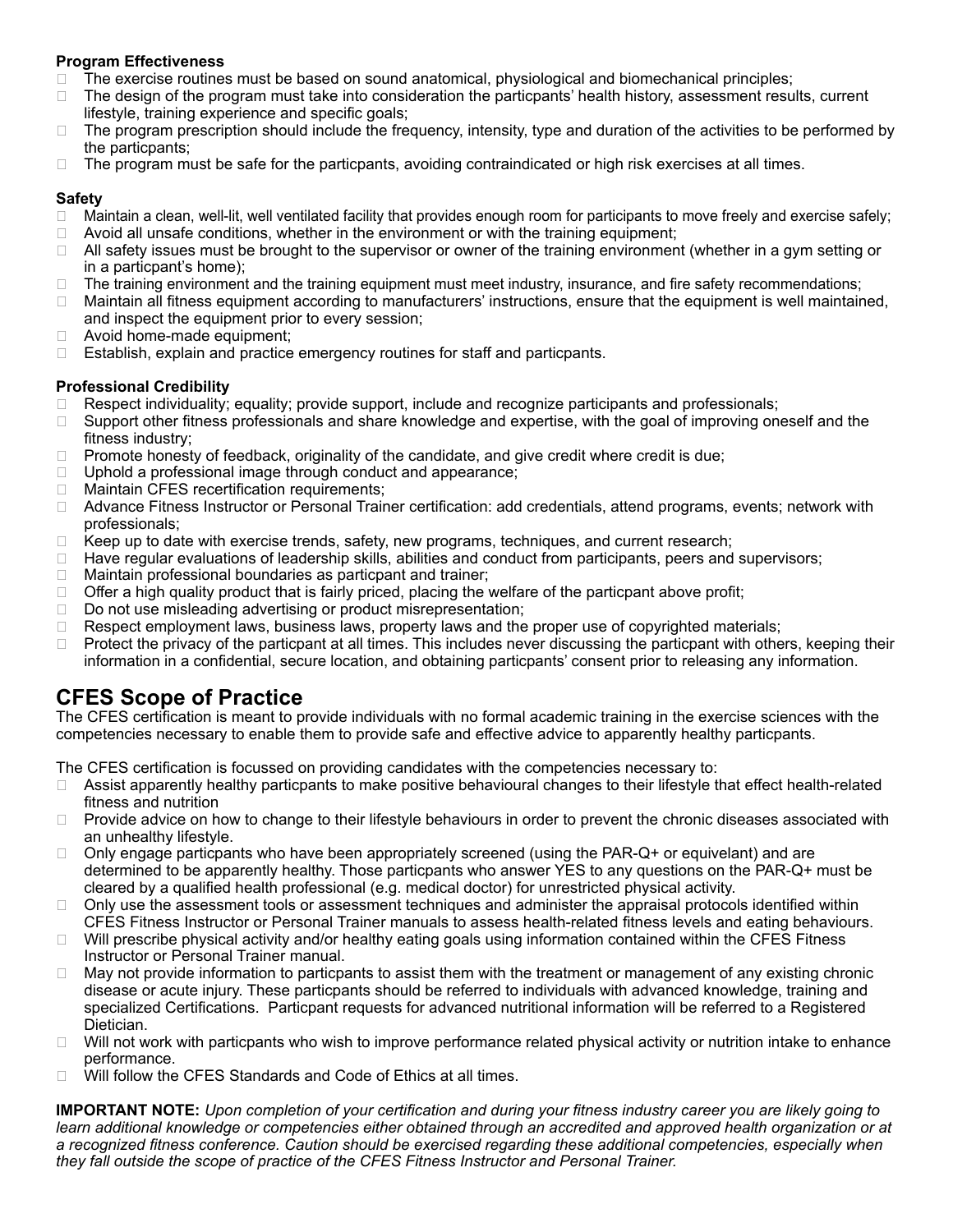*Potential problems arise if and when a certified individual receives these extra competencies and then proceeds to work*  with a population outside their scope of practice. Doing this nullifies their insurance should something untoward happen. *In other words, if a trainer puts their additional knowledge into practice with a particpant, they do so without the protection of the insurance coverage offered at this certification level because they are beyond their scope of practice.*

## **Liability Insurance and the Fitness Professional**

## **Who needs liability insurance?**

As a fitness instructor or personal trainer, you have a professional responsibility to teach within your scope of practice and to protect yourself from the possibility of a law suit from a participant who is injured in a program. While a law suit is only credible if there is intentional misconduct or negligence on the part of the fitness instructor or personal trainer which results in damage or loss to the participant, it is prudent for fitness instructors or personal trainers to be covered personally, or through their employer.

# **Procedures to Protect Against a Negligence Suit**

## **Liability**

❑ Refers to the responsibility to provide services in a reasonable, prudent manner in accordance with current professional standards.

## **Negligence**

□ Refers to the failure to act as a reasonable and prudent person would under similar circumstances. Negligence is carelessness, inattention, disregard, inadvertence or oversight that was accidental but avoidable.

## **Certification**

- ❑ Become certified as a fitness instructor or personal trainer through a provincially and nationally recognized organization;
- ❑ Become certified in CPR and Fitness First Aid. Know emergency procedures for the facility and where the first aid kit is kept;
- ❑ Stay current and up to date through continuing education. CFES offers certified fitness instructors and personal trainers access to articles, videos, networking blogs; online store for equipment, education and recognized variety of re-certification workshops, courses and development;
- □ Subscribe to a professionally recognized magazine or journal to keep up on current literature.

## **Liability Insurance**

- ❑ Study and understand legal liability and types of insurance coverage (see info on CFES website);
- ❑ Be educated on the differences between group and individual insurance policies;
- ❑ Ask questions to clearly understand when and where you need coverage and what happens when ... ;
- ❑ Ensure that employers carry facility and third party liability coverage, which cover employees and also includes physical dangers (e.g. slippery floors). It is important to ask your employer what coverage is in place and obtain a copy of the policy for your records;
- □ Purchase personal liability insurance privately or through CFES liability insurance partner provider Holman Insurance as a certified fitness instructor or personal trainer;
- □ Holman Insurance offers CFES certified fitness instructors or personal trainers an individual liability policy from one million to five million dollar coverage. Please be clear when purchasing this policy Holman recommends specific professional conduct and recommends you to follow basic health screening protocols by use of CSEP's PAR-Q+ / PARmed-X and PARmed-X for Pregnancy (or equivalncy) and to refer particpants to the appropriate health/fitness professionals where indicated to receive coverage. For further information and application go to: HYPERLINK: http:// www.canadianfitness.net/certification/insurance-info.html

## **Documentation**

❑ Document efforts to provide a consistently high quality of programming by: preparing and keeping individual program plans and documenting each visit and any negative situations with a particpant; administering and retaining Health Screening Forms, Accident Report Forms, Needs Assessments, Evaluation Forms and keeping a journal.

## **Potential Negligence**

If you are knowledgeable and competent in planning and conducting safe exercise sessions and programs, you will not knowingly cause damage or loss to participants; however, the following are examples of potential negligence situations: ❑ The fitness instructor or personal trainer fails to give instructions in progressive steps.

- ❑ The fitness instructor or personal trainer exercise activities are prescribed that could be considered beyond the physical working capabilities of the particpant (e.g. activities that are not appropriate for the particpant's age, gender or physical or emotional health);
- ❑ A fitness instructor or personal trainer exercise session/program is allowed to proceed when a reasonably foreseeable dangerous condition exists;
- ❑ A fitness instructor or personal trainer fails to provide adequate on-site supervision of a program (e.g. an improper supervisor-to-participant ratio exists) or fails to advise the participant of restrictions or modifications that should be followed in an unsupervised period;